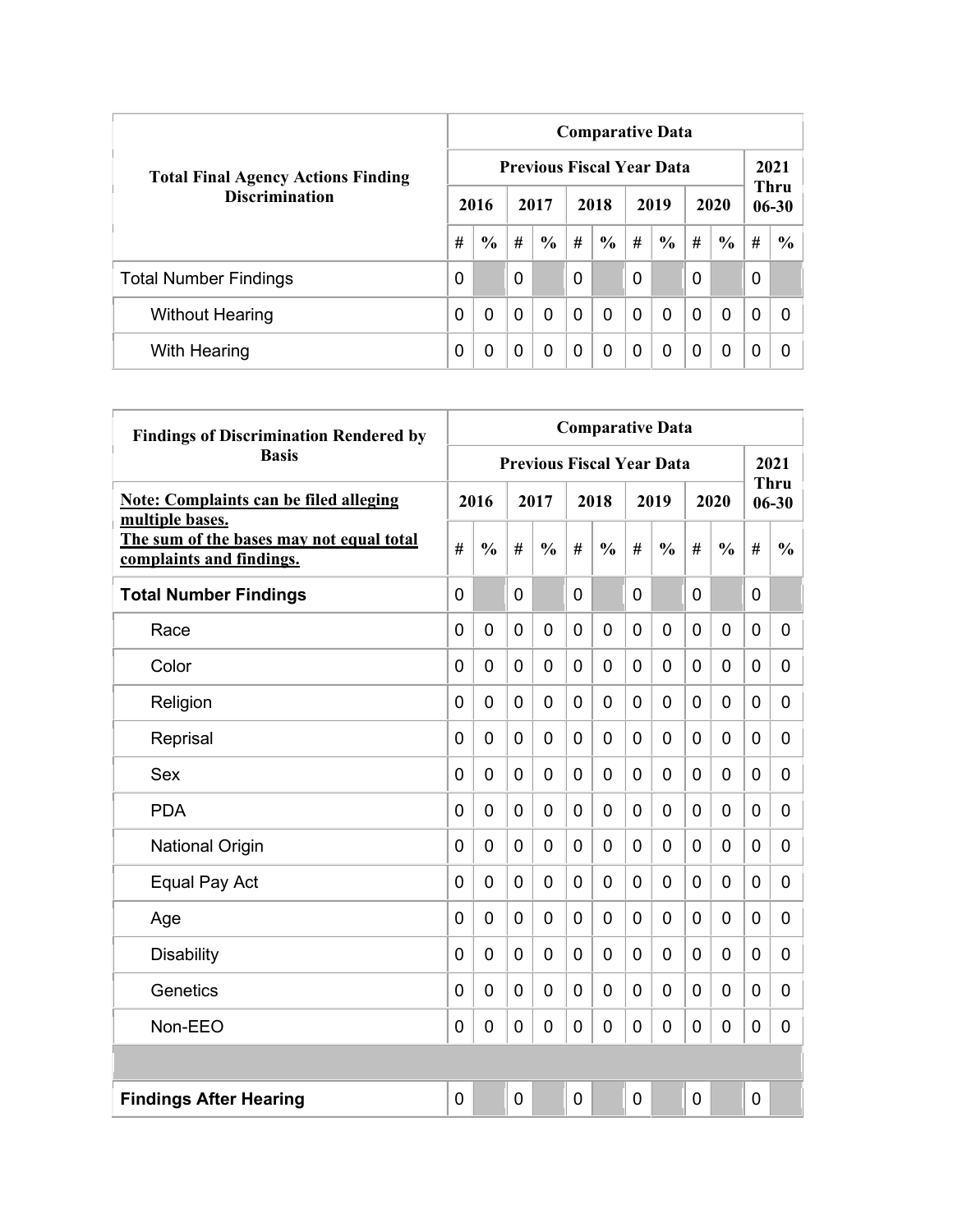| <b>Findings of Discrimination Rendered by</b>                                           | <b>Comparative Data</b> |               |             |                                  |             |               |             |               |   |                  |                  |                          |
|-----------------------------------------------------------------------------------------|-------------------------|---------------|-------------|----------------------------------|-------------|---------------|-------------|---------------|---|------------------|------------------|--------------------------|
| <b>Basis</b>                                                                            |                         |               |             | <b>Previous Fiscal Year Data</b> |             |               |             |               |   |                  |                  | 2021                     |
| <b>Note: Complaints can be filed alleging</b>                                           |                         | 2016          |             | 2017                             |             | 2018          |             | 2019          |   | 2020             |                  | <b>Thru</b><br>$06 - 30$ |
| multiple bases.<br>The sum of the bases may not equal total<br>complaints and findings. | #                       | $\frac{0}{0}$ | #           | $\frac{0}{0}$                    | #           | $\frac{0}{0}$ | #           | $\frac{0}{0}$ | # | $\frac{0}{0}$    | #                | $\frac{0}{0}$            |
| Race                                                                                    | 0                       | 0             | 0           | 0                                | $\mathbf 0$ | 0             | 0           | 0             | 0 | 0                | 0                | 0                        |
| Color                                                                                   | 0                       | 0             | 0           | 0                                | 0           | 0             | 0           | 0             | 0 | 0                | 0                | 0                        |
| Religion                                                                                | 0                       | 0             | 0           | 0                                | 0           | 0             | 0           | 0             | 0 | 0                | 0                | 0                        |
| Reprisal                                                                                | 0                       | 0             | 0           | 0                                | 0           | $\mathbf 0$   | 0           | 0             | 0 | 0                | $\mathbf 0$      | 0                        |
| Sex                                                                                     | 0                       | 0             | 0           | 0                                | 0           | $\mathbf 0$   | 0           | 0             | 0 | 0                | $\mathbf 0$      | 0                        |
| <b>PDA</b>                                                                              | 0                       | 0             | 0           | 0                                | 0           | $\mathbf 0$   | 0           | 0             | 0 | 0                | 0                | 0                        |
| <b>National Origin</b>                                                                  | 0                       | 0             | 0           | 0                                | 0           | $\mathbf 0$   | 0           | 0             | 0 | 0                | 0                | 0                        |
| Equal Pay Act                                                                           | 0                       | 0             | 0           | 0                                | $\mathbf 0$ | 0             | 0           | 0             | 0 | 0                | 0                | 0                        |
| Age                                                                                     | 0                       | 0             | 0           | 0                                | 0           | 0             | 0           | 0             | 0 | 0                | 0                | 0                        |
| <b>Disability</b>                                                                       | 0                       | 0             | 0           | 0                                | 0           | 0             | 0           | 0             | 0 | 0                | 0                | 0                        |
| Genetics                                                                                | 0                       | 0             | 0           | 0                                | 0           | $\mathbf 0$   | 0           | 0             | 0 | 0                | 0                | 0                        |
| Non-EEO                                                                                 | 0                       | 0             | 0           | 0                                | 0           | 0             | 0           | 0             | 0 | 0                | $\mathbf 0$      | 0                        |
|                                                                                         |                         |               |             |                                  |             |               |             |               |   |                  |                  |                          |
| <b>Findings Without Hearing</b>                                                         | 0                       |               | 0           |                                  | 0           |               | 0           |               | 0 |                  | $\mathbf 0$      |                          |
| Race                                                                                    | 0                       | 0             | 0           | 0                                | 0           | 0             | 0           | 0             | 0 | 0                | 0                | 0                        |
| Color                                                                                   | 0                       | $\mathbf 0$   | $\mathbf 0$ | $\mathbf 0$                      | $\mathbf 0$ | $\mathbf 0$   | $\mathbf 0$ | 0             | 0 | $\mathbf 0$      | $\mathbf 0$      | 0                        |
| Religion                                                                                | 0                       | $\mathbf 0$   | $\pmb{0}$   | $\mathbf 0$                      | $\mathbf 0$ | $\mathbf 0$   | $\mathbf 0$ | 0             | 0 | $\boldsymbol{0}$ | $\mathbf 0$      | 0                        |
| Reprisal                                                                                | 0                       | $\mathbf 0$   | $\pmb{0}$   | $\mathbf 0$                      | $\mathbf 0$ | $\mathbf 0$   | $\mathbf 0$ | $\pmb{0}$     | 0 | $\mathbf 0$      | $\mathbf 0$      | 0                        |
| Sex                                                                                     | 0                       | 0             | $\pmb{0}$   | $\mathbf 0$                      | $\mathbf 0$ | $\mathbf 0$   | $\mathbf 0$ | $\pmb{0}$     | 0 | $\pmb{0}$        | $\mathbf 0$      | 0                        |
| <b>PDA</b>                                                                              | 0                       | $\mathbf 0$   | $\mathbf 0$ | $\mathbf 0$                      | $\mathbf 0$ | $\mathbf 0$   | 0           | $\pmb{0}$     | 0 | $\mathbf 0$      | $\mathbf 0$      | 0                        |
| <b>National Origin</b>                                                                  | 0                       | $\mathbf 0$   | $\pmb{0}$   | $\mathbf 0$                      | $\mathbf 0$ | $\pmb{0}$     | $\mathbf 0$ | 0             | 0 | $\pmb{0}$        | $\boldsymbol{0}$ | 0                        |
| Equal Pay Act                                                                           | 0                       | $\mathbf 0$   | 0           | 0                                | $\pmb{0}$   | $\pmb{0}$     | 0           | 0             | 0 | $\pmb{0}$        | $\mathbf 0$      | 0                        |
| Age                                                                                     | 0                       | $\pmb{0}$     | $\pmb{0}$   | $\pmb{0}$                        | $\pmb{0}$   | $\pmb{0}$     | 0           | 0             | 0 | $\pmb{0}$        | $\pmb{0}$        | $\overline{0}$           |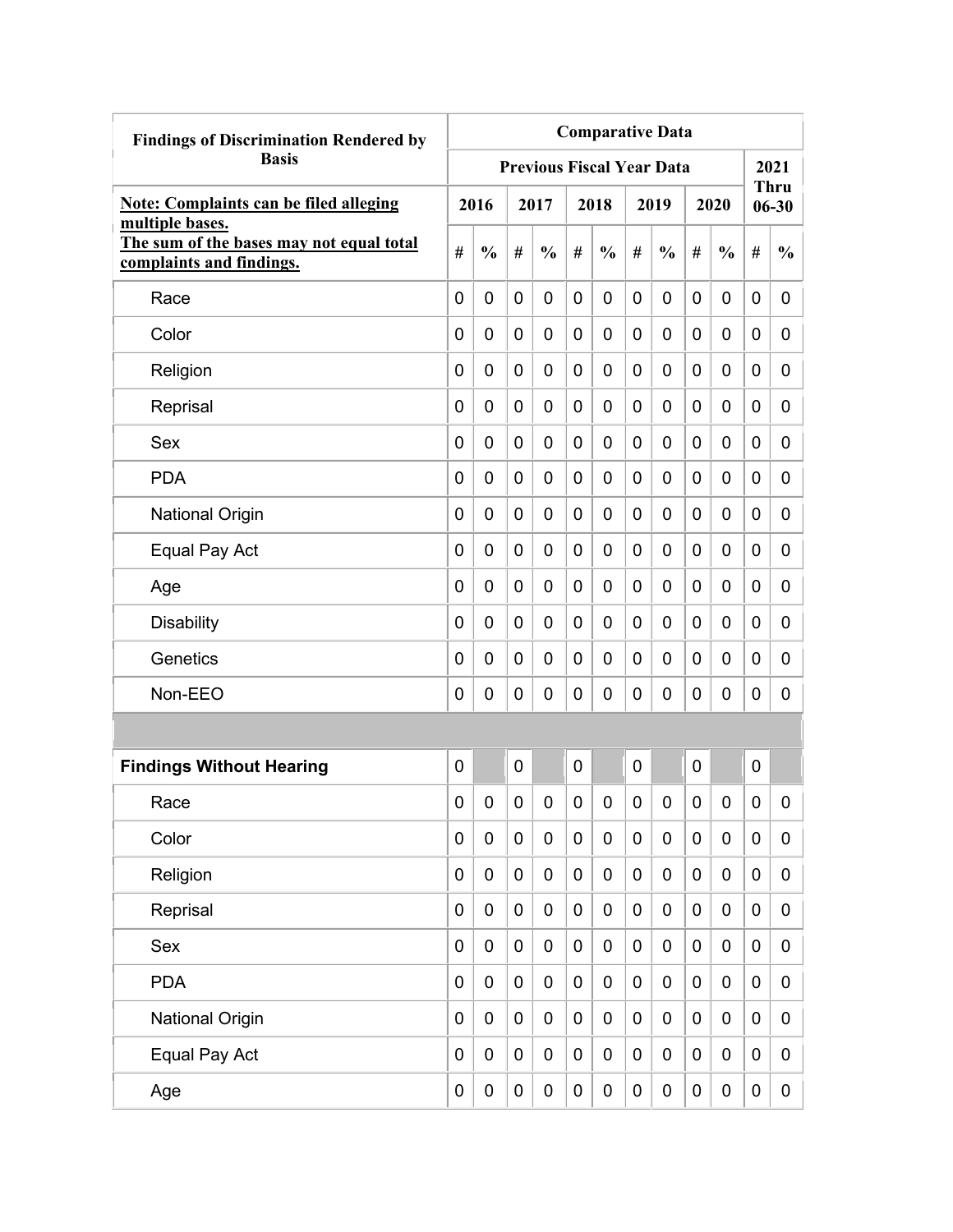| <b>Findings of Discrimination Rendered by</b>                        | <b>Comparative Data</b> |               |          |                                  |          |               |          |               |          |               |   |                   |  |  |
|----------------------------------------------------------------------|-------------------------|---------------|----------|----------------------------------|----------|---------------|----------|---------------|----------|---------------|---|-------------------|--|--|
| <b>Basis</b>                                                         |                         |               |          | <b>Previous Fiscal Year Data</b> |          |               |          |               |          |               |   | 2021              |  |  |
| Note: Complaints can be filed alleging<br>multiple bases.            |                         | 2016          |          | 2017                             |          | 2018          |          | 2019          |          | 2020          |   | Thru<br>$06 - 30$ |  |  |
| The sum of the bases may not equal total<br>complaints and findings. | #                       | $\frac{0}{0}$ | #        | $\frac{6}{9}$                    | #        | $\frac{6}{9}$ | #        | $\frac{0}{0}$ | #        | $\frac{6}{9}$ | # | $\frac{6}{6}$     |  |  |
| <b>Disability</b>                                                    | 0                       | $\Omega$      | $\Omega$ | 0                                | $\Omega$ | 0             | $\Omega$ | $\mathbf{0}$  | $\Omega$ | $\Omega$      | 0 | $\Omega$          |  |  |
| Genetics                                                             | 0                       | 0             | $\Omega$ | 0                                | $\Omega$ | 0             | $\Omega$ | $\Omega$      | 0        | $\Omega$      | 0 | 0                 |  |  |
| Non-EEO                                                              | 0                       | 0             | 0        | 0                                | $\Omega$ | 0             | $\Omega$ | $\Omega$      | 0        | $\Omega$      | 0 | 0                 |  |  |

|                                               | <b>Comparative Data</b> |                |   |                                  |                |                |             |               |                |                |             |                          |
|-----------------------------------------------|-------------------------|----------------|---|----------------------------------|----------------|----------------|-------------|---------------|----------------|----------------|-------------|--------------------------|
| <b>Findings of Discrimination Rendered by</b> |                         |                |   | <b>Previous Fiscal Year Data</b> |                |                |             |               |                |                |             | 2021                     |
| <b>Issue</b>                                  |                         | 2016           |   | 2017                             |                | 2018           |             | 2019          |                | 2020           |             | <b>Thru</b><br>$06 - 30$ |
|                                               | #                       | $\frac{0}{0}$  | # | $\frac{0}{0}$                    | #              | $\frac{0}{0}$  | #           | $\frac{0}{0}$ | #              | $\frac{0}{0}$  | #           | $\frac{0}{0}$            |
| <b>Total Number Findings</b>                  | $\mathbf{0}$            |                | 0 |                                  | $\mathbf{0}$   |                | 0           |               | $\mathbf{0}$   |                | 0           |                          |
| Appointment/Hire                              | $\overline{0}$          | $\mathbf 0$    | 0 | $\overline{0}$                   | $\overline{0}$ | 0              | 0           | 0             | $\mathbf 0$    | $\overline{0}$ | 0           | 0                        |
| <b>Assignment of Duties</b>                   | $\mathbf 0$             | $\mathbf 0$    | 0 | $\overline{0}$                   | $\mathbf 0$    | 0              | 0           | 0             | 0              | $\overline{0}$ | 0           | 0                        |
| Awards                                        | 0                       | 0              | 0 | 0                                | $\mathbf 0$    | 0              | 0           | 0             | 0              | $\mathbf 0$    | 0           | 0                        |
| <b>Conversion to Full Time/Perm Status</b>    | $\Omega$                | 0              | 0 | $\overline{0}$                   | 0              | 0              | 0           | 0             | 0              | $\mathbf 0$    | 0           | 0                        |
| <b>Disciplinary Action</b>                    |                         |                |   |                                  |                |                |             |               |                |                |             |                          |
| Demotion                                      | $\overline{0}$          | $\overline{0}$ | 0 | $\overline{0}$                   | $\overline{0}$ | $\overline{0}$ | $\mathbf 0$ | 0             | $\overline{0}$ | $\overline{0}$ | $\mathbf 0$ | 0                        |
| Reprimand                                     | $\Omega$                | $\Omega$       | 0 | $\overline{0}$                   | $\mathbf 0$    | 0              | $\Omega$    | 0             | 0              | $\mathbf 0$    | 0           | 0                        |
| Suspension                                    | 0                       | 0              | 0 | 0                                | $\mathbf 0$    | 0              | 0           | 0             | 0              | 0              | 0           | 0                        |
| Removal                                       | 0                       | 0              | 0 | $\overline{0}$                   | $\mathbf 0$    | 0              | 0           | 0             | 0              | $\overline{0}$ | 0           | 0                        |
| <b>Duty Hours</b>                             | $\Omega$                | 0              | 0 | $\overline{0}$                   | $\mathbf 0$    | 0              | 0           | 0             | 0              | $\overline{0}$ | 0           | 0                        |
| Perf. Eval./ Appraisal                        | $\mathbf{0}$            | 0              | 0 | $\mathbf 0$                      | $\mathbf 0$    | 0              | 0           | 0             | $\mathbf 0$    | $\overline{0}$ | 0           | 0                        |
| Examination/Test                              | $\mathbf 0$             | 0              | 0 | $\overline{0}$                   | $\mathbf 0$    | $\overline{0}$ | 0           | 0             | $\mathbf 0$    | $\overline{0}$ | $\mathbf 0$ | 0                        |
| Harassment                                    |                         |                |   |                                  |                |                |             |               |                |                |             |                          |
| Non-Sexual                                    | 0                       | $\mathbf 0$    | 0 | $\overline{0}$                   | $\mathbf 0$    | 0              | 0           | 0             | $\mathbf 0$    | $\overline{0}$ | $\mathbf 0$ | 0                        |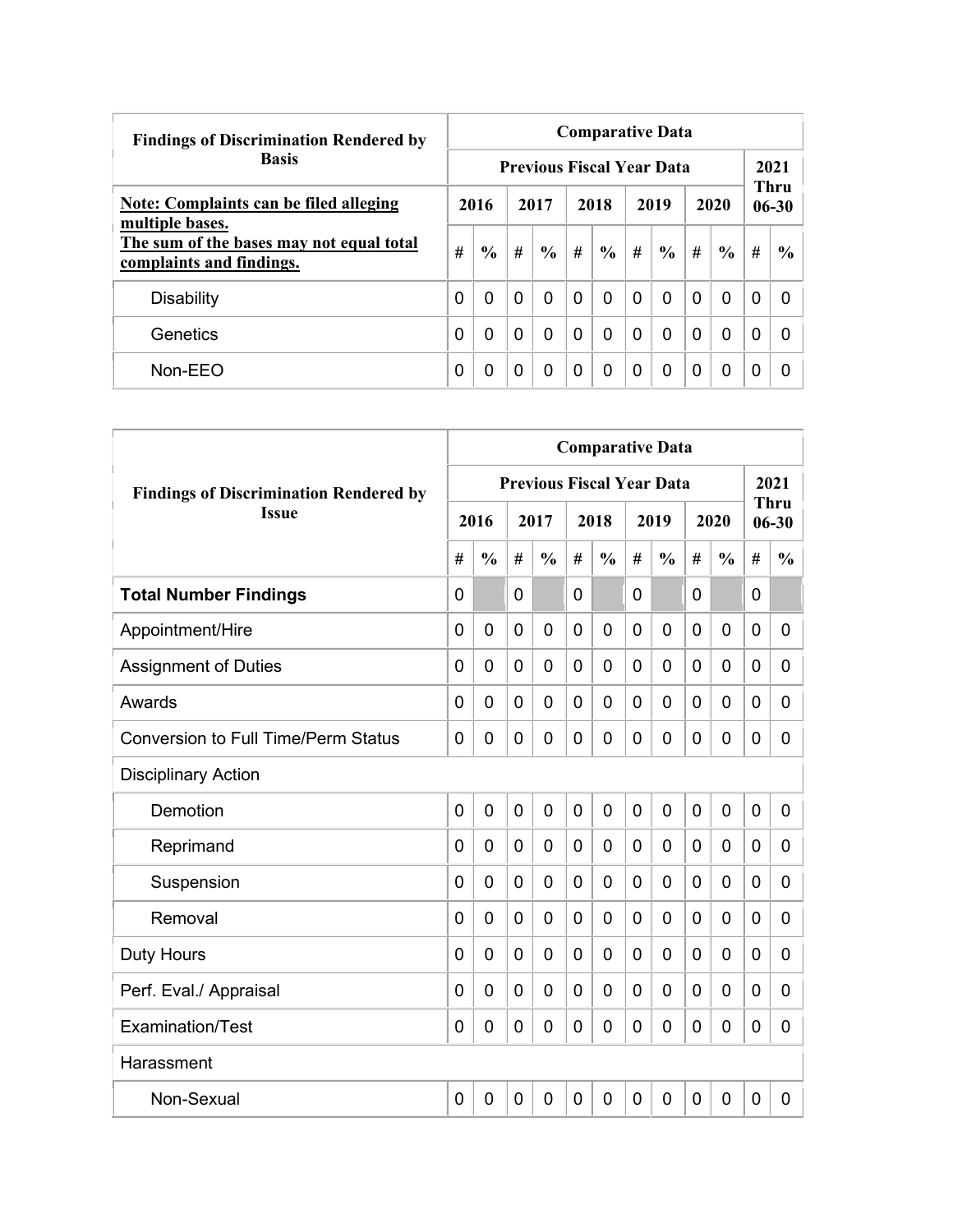|                                               | <b>Comparative Data</b> |               |                |                                  |   |               |   |               |             |               |   |                   |  |  |
|-----------------------------------------------|-------------------------|---------------|----------------|----------------------------------|---|---------------|---|---------------|-------------|---------------|---|-------------------|--|--|
| <b>Findings of Discrimination Rendered by</b> |                         |               |                | <b>Previous Fiscal Year Data</b> |   |               |   |               |             |               |   | 2021              |  |  |
| <b>Issue</b>                                  |                         | 2016          |                | 2017                             |   | 2018          |   | 2019          |             | 2020          |   | Thru<br>$06 - 30$ |  |  |
|                                               | #                       | $\frac{0}{0}$ | #              | $\frac{0}{0}$                    | # | $\frac{0}{0}$ | # | $\frac{0}{0}$ | #           | $\frac{0}{0}$ | # | $\frac{0}{0}$     |  |  |
| Sexual                                        | 0                       | 0             | 0              | 0                                | 0 | 0             | 0 | 0             | 0           | 0             | 0 | 0                 |  |  |
| <b>Medical Examination</b>                    | 0                       | 0             | 0              | 0                                | 0 | 0             | 0 | 0             | 0           | 0             | 0 | 0                 |  |  |
| Pay including overtime                        | 0                       | 0             | 0              | 0                                | 0 | 0             | 0 | 0             | 0           | 0             | 0 | 0                 |  |  |
| Promotion/Non-Selection                       | 0                       | 0             | 0              | 0                                | 0 | 0             | 0 | 0             | 0           | 0             | 0 | 0                 |  |  |
| Reassignment                                  |                         |               |                |                                  |   |               |   |               |             |               |   |                   |  |  |
| Denied                                        | $\mathbf 0$             | 0             | $\overline{0}$ | 0                                | 0 | 0             | 0 | 0             | $\mathbf 0$ | 0             | 0 | 0                 |  |  |
| <b>Directed</b>                               | 0                       | 0             | 0              | 0                                | 0 | 0             | 0 | 0             | 0           | 0             | 0 | 0                 |  |  |
| Reasonable Accommodation Disability           | 0                       | 0             | 0              | 0                                | 0 | 0             | 0 | 0             | 0           | 0             | 0 | 0                 |  |  |
| Reinstatement                                 | $\Omega$                | $\mathbf 0$   | 0              | 0                                | 0 | 0             | 0 | 0             | 0           | 0             | 0 | $\overline{0}$    |  |  |
| Religious Accommodation                       | 0                       | $\mathbf 0$   | 0              | 0                                | 0 | 0             | 0 | 0             | 0           | 0             | 0 | 0                 |  |  |
| Retirement                                    | 0                       | 0             | 0              | 0                                | 0 | 0             | 0 | 0             | 0           | 0             | 0 | 0                 |  |  |
| Sex-Stereotyping                              | 0                       | 0             | 0              | 0                                | 0 | 0             | 0 | 0             | 0           | 0             | 0 | 0                 |  |  |
| <b>Telework</b>                               | 0                       | $\mathbf 0$   | 0              | 0                                | 0 | 0             | 0 | 0             | 0           | 0             | 0 | 0                 |  |  |
| Termination                                   | 0                       | 0             | 0              | 0                                | 0 | 0             | 0 | 0             | 0           | 0             | 0 | 0                 |  |  |
| <b>Terms/Conditions of Employment</b>         | 0                       | 0             | 0              | 0                                | 0 | 0             | 0 | 0             | 0           | 0             | 0 | 0                 |  |  |
| <b>Time and Attendance</b>                    | 0                       | 0             | 0              | 0                                | 0 | 0             | 0 | 0             | 0           | 0             | 0 | 0                 |  |  |
| Training                                      | 0                       | 0             | 0              | 0                                | 0 | 0             | 0 | 0             | 0           | 0             | 0 | 0                 |  |  |
| Other - User Define                           |                         |               |                |                                  |   |               |   |               |             |               |   |                   |  |  |
| User Defined - Other 1                        | $\mathbf 0$             | 0             | 0              | 0                                | 0 | $\mathbf 0$   | 0 | 0             | 0           | 0             | 0 | 0                 |  |  |
| User Defined - Other 2                        | 0                       | 0             | 0              | 0                                | 0 | 0             | 0 | 0             | 0           | 0             | 0 | 0                 |  |  |
| User Defined - Other 3                        | 0                       | 0             | 0              | 0                                | 0 | 0             | 0 | 0             | 0           | 0             | 0 | 0                 |  |  |
| User Defined - Other 4                        | 0                       | 0             | 0              | 0                                | 0 | 0             | 0 | 0             | 0           | 0             | 0 | 0                 |  |  |
|                                               |                         |               |                |                                  |   |               |   |               |             |               |   |                   |  |  |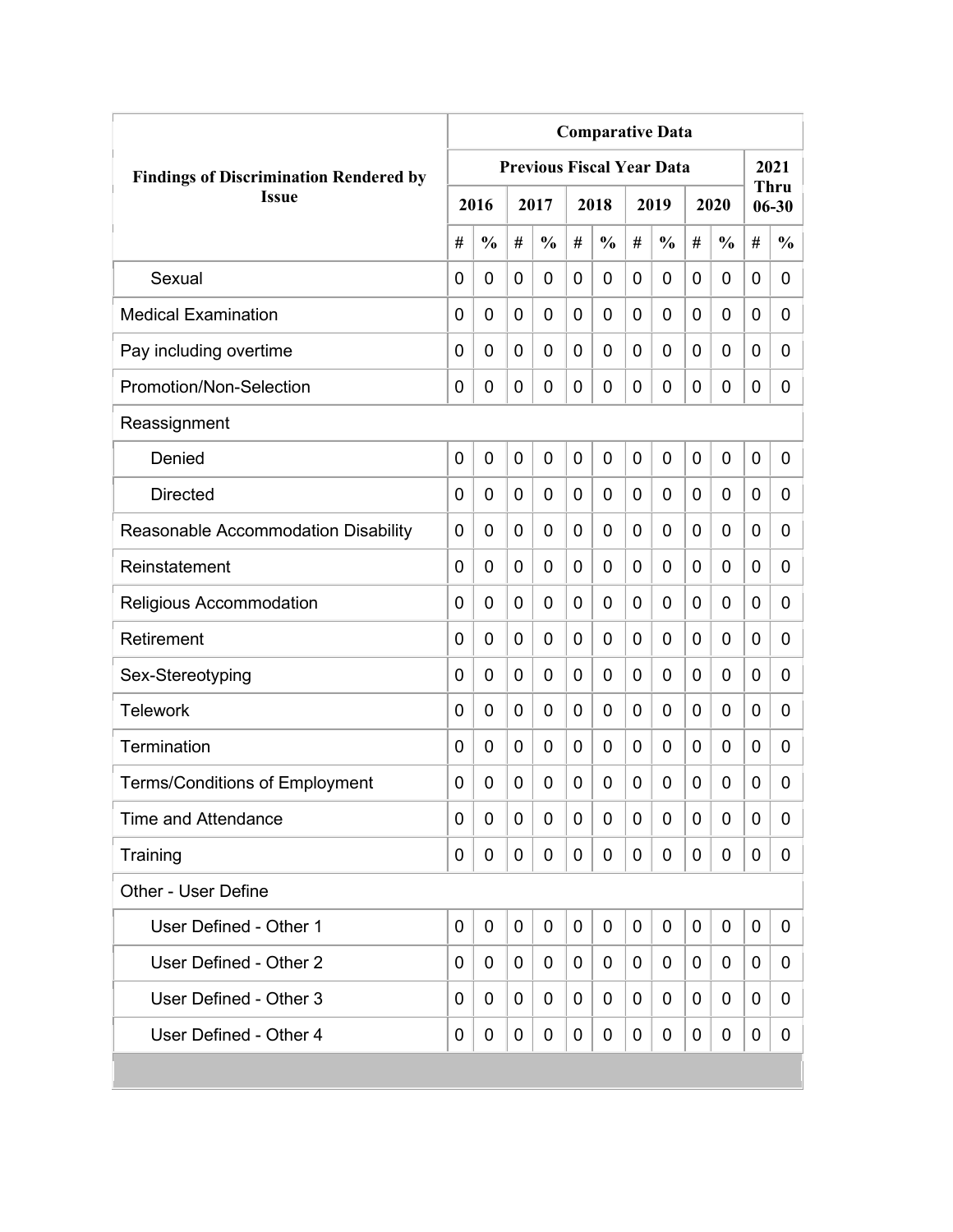|                                               | <b>Comparative Data</b> |               |             |                                  |                |               |                |               |             |               |             |                          |
|-----------------------------------------------|-------------------------|---------------|-------------|----------------------------------|----------------|---------------|----------------|---------------|-------------|---------------|-------------|--------------------------|
| <b>Findings of Discrimination Rendered by</b> |                         |               |             | <b>Previous Fiscal Year Data</b> |                |               |                |               |             |               |             | 2021                     |
| <b>Issue</b>                                  |                         | 2016          |             | 2017                             |                | 2018          |                | 2019          |             | 2020          |             | <b>Thru</b><br>$06 - 30$ |
|                                               | #                       | $\frac{0}{0}$ | #           | $\frac{0}{0}$                    | #              | $\frac{0}{0}$ | #              | $\frac{0}{0}$ | #           | $\frac{0}{0}$ | #           | $\frac{0}{0}$            |
| <b>Findings After Hearing</b>                 | 0                       |               | 0           |                                  | $\overline{0}$ |               | 0              |               | 0           |               | $\mathbf 0$ |                          |
| Appointment/Hire                              | 0                       | $\mathbf 0$   | 0           | $\overline{0}$                   | $\mathbf 0$    | 0             | 0              | 0             | 0           | $\mathbf 0$   | 0           | 0                        |
| <b>Assignment of Duties</b>                   | 0                       | 0             | 0           | 0                                | $\mathbf 0$    | 0             | 0              | 0             | 0           | $\mathbf 0$   | 0           | 0                        |
| Awards                                        | 0                       | 0             | 0           | 0                                | 0              | 0             | $\overline{0}$ | 0             | 0           | $\mathbf 0$   | 0           | 0                        |
| <b>Conversion to Full Time/Perm Status</b>    | 0                       | 0             | 0           | 0                                | $\mathbf 0$    | 0             | 0              | 0             | 0           | $\mathbf 0$   | 0           | 0                        |
| <b>Disciplinary Action</b>                    |                         |               |             |                                  |                |               |                |               |             |               |             |                          |
| Demotion                                      | 0                       | $\mathbf 0$   | 0           | 0                                | $\mathbf 0$    | 0             | $\overline{0}$ | 0             | 0           | $\mathbf 0$   | $\mathbf 0$ | 0                        |
| Reprimand                                     | 0                       | 0             | 0           | $\overline{0}$                   | $\mathbf 0$    | 0             | 0              | 0             | 0           | $\mathbf 0$   | 0           | 0                        |
| Suspension                                    | 0                       | 0             | 0           | 0                                | 0              | 0             | 0              | 0             | 0           | $\mathbf 0$   | 0           | 0                        |
| Removal                                       | 0                       | 0             | 0           | 0                                | 0              | 0             | 0              | 0             | 0           | $\mathbf 0$   | 0           | 0                        |
| <b>Duty Hours</b>                             | 0                       | 0             | 0           | 0                                | $\mathbf 0$    | 0             | 0              | 0             | 0           | $\mathbf 0$   | 0           | 0                        |
| Perf. Eval./ Appraisal                        | 0                       | 0             | 0           | 0                                | $\mathbf 0$    | 0             | 0              | 0             | 0           | $\mathbf 0$   | 0           | 0                        |
| Examination/Test                              | 0                       | 0             | 0           | 0                                | $\mathbf 0$    | 0             | 0              | 0             | 0           | $\mathbf 0$   | 0           | 0                        |
| Harassment                                    |                         |               |             |                                  |                |               |                |               |             |               |             |                          |
| Non-Sexual                                    | 0                       | $\mathbf 0$   | $\mathbf 0$ | $\overline{0}$                   | $\mathbf 0$    | 0             | $\mathbf 0$    | 0             | $\mathbf 0$ | $\mathbf 0$   | $\mathbf 0$ | 0                        |
| Sexual                                        | 0                       | 0             | 0           | 0                                | $\mathbf 0$    | 0             | 0              | 0             | 0           | $\mathbf 0$   | 0           | 0                        |
| <b>Medical Examination</b>                    | 0                       | 0             | 0           | 0                                | $\mathbf 0$    | 0             | 0              | 0             | 0           | $\mathbf 0$   | 0           | 0                        |
| Pay including overtime                        | 0                       | 0             | 0           | 0                                | $\mathbf 0$    | 0             | 0              | 0             | 0           | $\mathbf 0$   | 0           | 0                        |
| Promotion/Non-Selection                       | 0                       | 0             | 0           | 0                                | $\mathbf 0$    | 0             | 0              | 0             | 0           | $\mathbf 0$   | 0           | 0                        |
| Reassignment                                  |                         |               |             |                                  |                |               |                |               |             |               |             |                          |
| Denied                                        | 0                       | $\mathbf 0$   | $\mathbf 0$ | 0                                | $\mathbf 0$    | 0             | $\mathbf 0$    | 0             | 0           | $\mathbf 0$   | $\mathbf 0$ | 0                        |
| <b>Directed</b>                               | 0                       | 0             | 0           | 0                                | 0              | 0             | 0              | 0             | 0           | $\mathbf 0$   | 0           | 0                        |
| Reasonable Accommodation Disability           | 0                       | 0             | 0           | 0                                | $\mathbf 0$    | 0             | 0              | 0             | 0           | $\mathbf 0$   | 0           | $\mathbf{0}$             |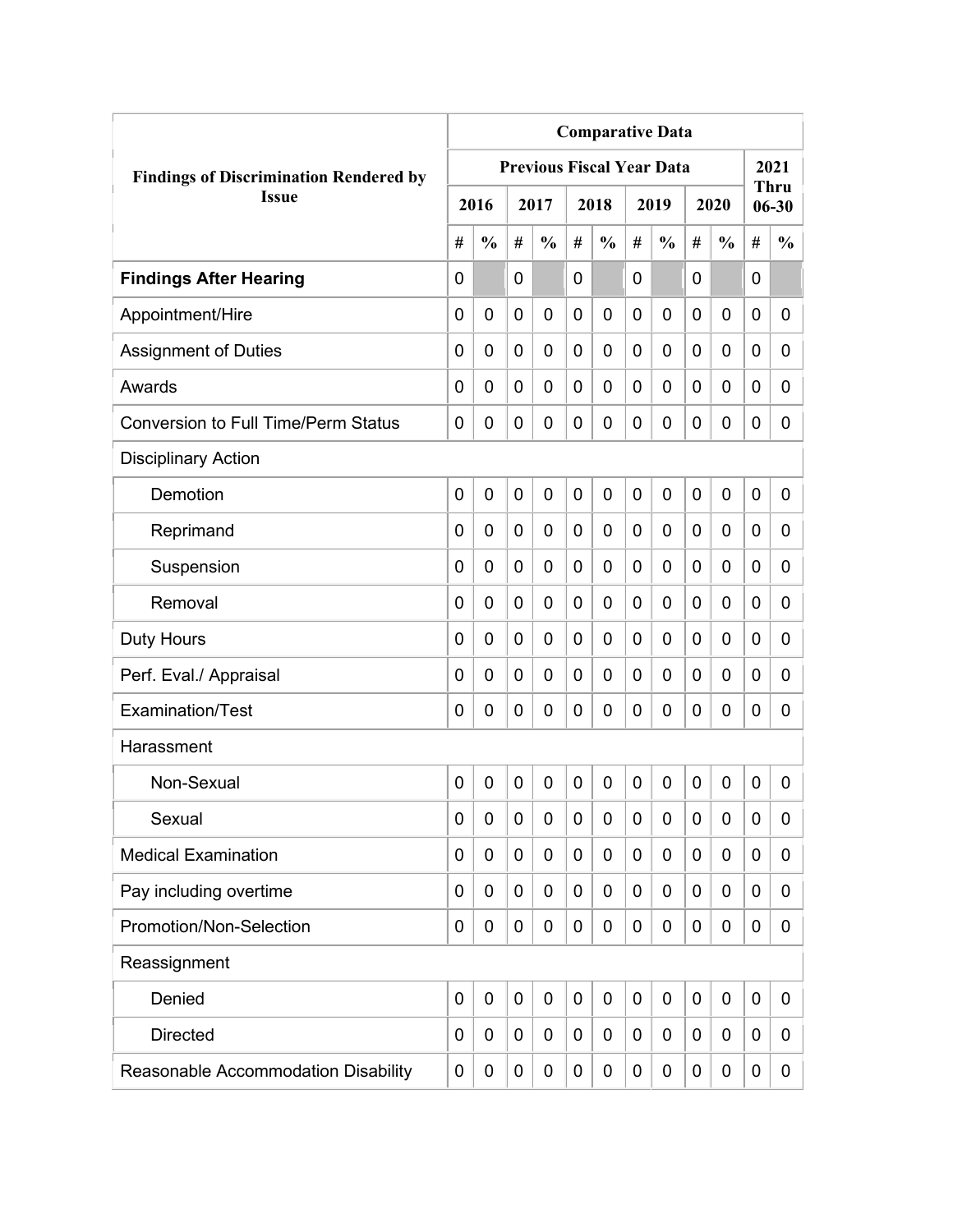|                                               | <b>Comparative Data</b> |               |             |                                  |                |               |   |               |             |               |             |                          |
|-----------------------------------------------|-------------------------|---------------|-------------|----------------------------------|----------------|---------------|---|---------------|-------------|---------------|-------------|--------------------------|
| <b>Findings of Discrimination Rendered by</b> |                         |               |             | <b>Previous Fiscal Year Data</b> |                |               |   |               |             |               |             | 2021                     |
| <b>Issue</b>                                  |                         | 2016          |             | 2017                             |                | 2018          |   | 2019          |             | 2020          |             | <b>Thru</b><br>$06 - 30$ |
|                                               | #                       | $\frac{0}{0}$ | #           | $\frac{0}{0}$                    | #              | $\frac{0}{0}$ | # | $\frac{0}{0}$ | #           | $\frac{0}{0}$ | #           | $\frac{0}{0}$            |
| Reinstatement                                 | $\Omega$                | 0             | 0           | 0                                | 0              | $\mathbf 0$   | 0 | 0             | 0           | 0             | 0           | 0                        |
| Religious Accommodation                       | 0                       | 0             | 0           | 0                                | $\overline{0}$ | $\mathbf 0$   | 0 | 0             | 0           | 0             | 0           | 0                        |
| Retirement                                    | 0                       | 0             | 0           | 0                                | 0              | $\mathbf 0$   | 0 | 0             | 0           | 0             | 0           | 0                        |
| Sex-Stereotyping                              | 0                       | 0             | 0           | 0                                | 0              | 0             | 0 | 0             | 0           | 0             | 0           | 0                        |
| <b>Telework</b>                               | 0                       | 0             | 0           | 0                                | 0              | 0             | 0 | 0             | 0           | 0             | 0           | 0                        |
| Termination                                   | 0                       | 0             | 0           | 0                                | 0              | 0             | 0 | 0             | 0           | 0             | 0           | 0                        |
| <b>Terms/Conditions of Employment</b>         | 0                       | 0             | 0           | 0                                | 0              | 0             | 0 | 0             | 0           | 0             | 0           | 0                        |
| <b>Time and Attendance</b>                    | 0                       | 0             | 0           | 0                                | 0              | 0             | 0 | 0             | 0           | 0             | 0           | 0                        |
| Training                                      | 0                       | 0             | 0           | 0                                | 0              | $\mathbf 0$   | 0 | 0             | 0           | 0             | 0           | 0                        |
| Other - User Define                           |                         |               |             |                                  |                |               |   |               |             |               |             |                          |
| User Defined - Other 1                        | 0                       | 0             | $\mathbf 0$ | 0                                | $\overline{0}$ | $\mathbf 0$   | 0 | 0             | $\mathbf 0$ | 0             | $\mathbf 0$ | 0                        |
| User Defined - Other 2                        | 0                       | 0             | 0           | 0                                | 0              | 0             | 0 | 0             | 0           | 0             | 0           | 0                        |
| User Defined - Other 3                        | 0                       | 0             | 0           | 0                                | 0              | 0             | 0 | 0             | 0           | 0             | 0           | 0                        |
| User Defined - Other 4                        | 0                       | 0             | 0           | 0                                | 0              | 0             | 0 | 0             | 0           | 0             | 0           | 0                        |
|                                               |                         |               |             |                                  |                |               |   |               |             |               |             |                          |
| <b>Findings Without Hearing</b>               | 0                       |               | $\mathbf 0$ |                                  | $\mathbf 0$    |               | 0 |               | 0           |               | $\mathbf 0$ |                          |
| Appointment/Hire                              | 0                       | 0             | 0           | 0                                | 0              | $\mathbf 0$   | 0 | $\mathbf 0$   | 0           | 0             | $\mathbf 0$ | 0                        |
| <b>Assignment of Duties</b>                   | 0                       | 0             | 0           | 0                                | 0              | $\mathbf 0$   | 0 | 0             | 0           | 0             | $\mathbf 0$ | 0                        |
| Awards                                        | 0                       | 0             | 0           | 0                                | 0              | 0             | 0 | 0             | 0           | 0             | $\mathbf 0$ | 0                        |
| <b>Conversion to Full Time/Perm Status</b>    | 0                       | 0             | 0           | 0                                | 0              | 0             | 0 | 0             | 0           | 0             | $\mathbf 0$ | 0                        |
| <b>Disciplinary Action</b>                    |                         |               |             |                                  |                |               |   |               |             |               |             |                          |
| Demotion                                      | $\mathbf 0$             | $\mathbf 0$   | 0           | $\mathbf 0$                      | $\mathbf 0$    | $\mathbf 0$   | 0 | $\mathbf 0$   | 0           | $\mathbf 0$   | $\mathbf 0$ | 0                        |
| Reprimand                                     | 0                       | 0             | 0           | 0                                | 0              | 0             | 0 | $\pmb{0}$     | 0           | 0             | $\mathbf 0$ | 0                        |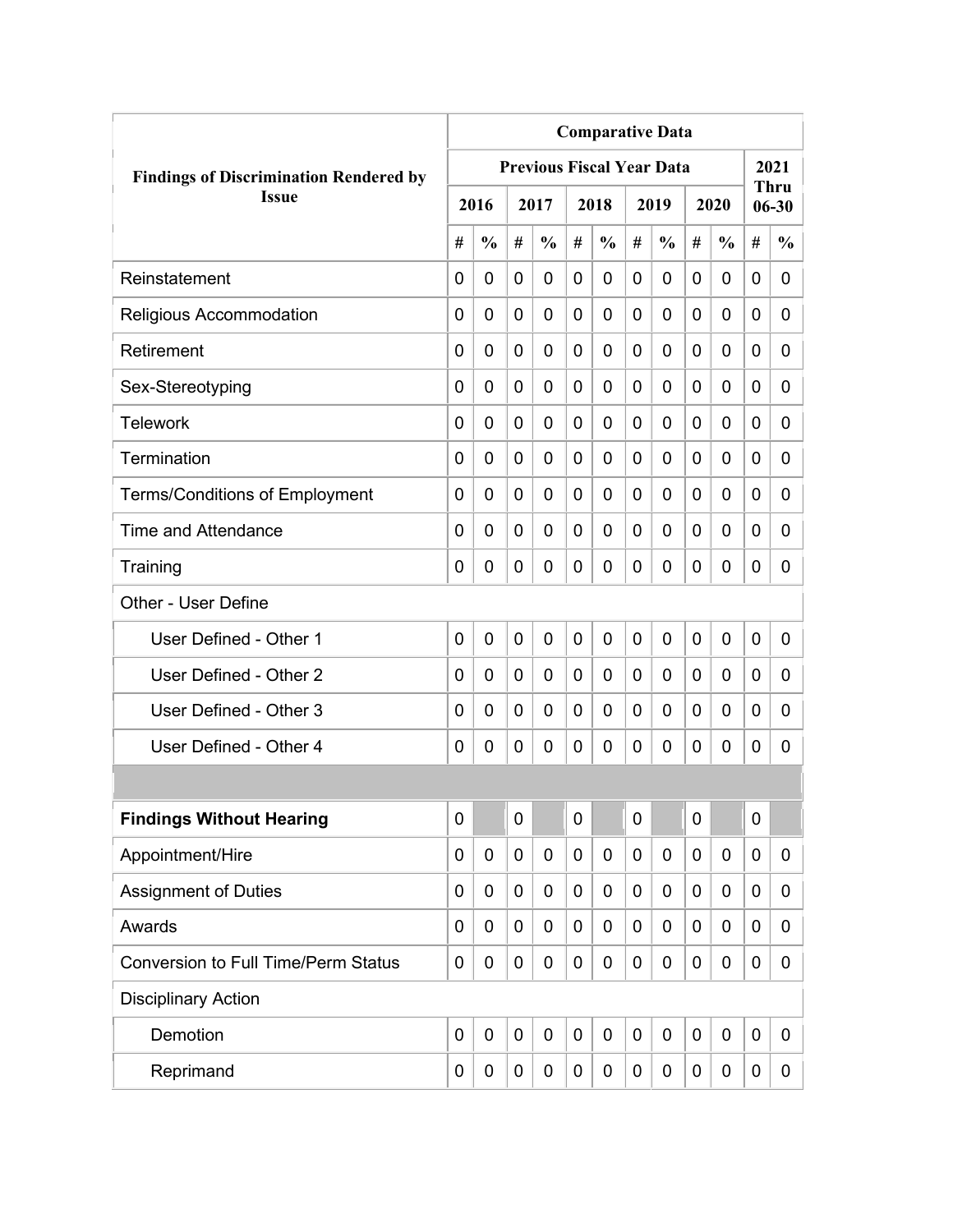|                                               | <b>Comparative Data</b> |                |   |                                  |             |               |             |               |   |               |             |                          |
|-----------------------------------------------|-------------------------|----------------|---|----------------------------------|-------------|---------------|-------------|---------------|---|---------------|-------------|--------------------------|
| <b>Findings of Discrimination Rendered by</b> |                         |                |   | <b>Previous Fiscal Year Data</b> |             |               |             |               |   |               |             | 2021                     |
| <b>Issue</b>                                  |                         | 2016           |   | 2017                             |             | 2018          |             | 2019          |   | 2020          |             | <b>Thru</b><br>$06 - 30$ |
|                                               | #                       | $\frac{0}{0}$  | # | $\frac{0}{0}$                    | #           | $\frac{0}{0}$ | #           | $\frac{0}{0}$ | # | $\frac{0}{0}$ | #           | $\frac{0}{0}$            |
| Suspension                                    | 0                       | $\mathbf 0$    | 0 | $\overline{0}$                   | $\mathbf 0$ | 0             | $\mathbf 0$ | 0             | 0 | $\mathbf 0$   | 0           | 0                        |
| Removal                                       | 0                       | 0              | 0 | $\overline{0}$                   | $\mathbf 0$ | 0             | 0           | 0             | 0 | $\mathbf 0$   | $\mathbf 0$ | 0                        |
| Duty Hours                                    | 0                       | 0              | 0 | 0                                | 0           | 0             | 0           | 0             | 0 | $\mathbf 0$   | 0           | 0                        |
| Perf. Eval./ Appraisal                        | 0                       | 0              | 0 | 0                                | 0           | 0             | 0           | 0             | 0 | $\mathbf 0$   | 0           | 0                        |
| Examination/Test                              | 0                       | 0              | 0 | 0                                | $\mathbf 0$ | 0             | 0           | 0             | 0 | $\mathbf 0$   | 0           | 0                        |
| Harassment                                    |                         |                |   |                                  |             |               |             |               |   |               |             |                          |
| Non-Sexual                                    | 0                       | $\overline{0}$ | 0 | 0                                | $\mathbf 0$ | 0             | $\mathbf 0$ | $\mathbf 0$   | 0 | $\mathbf 0$   | 0           | 0                        |
| Sexual                                        | 0                       | 0              | 0 | $\overline{0}$                   | 0           | 0             | 0           | 0             | 0 | $\mathbf 0$   | 0           | 0                        |
| <b>Medical Examination</b>                    | 0                       | 0              | 0 | $\overline{0}$                   | 0           | 0             | 0           | 0             | 0 | $\mathbf 0$   | $\mathbf 0$ | 0                        |
| Pay including overtime                        | 0                       | 0              | 0 | 0                                | 0           | 0             | 0           | 0             | 0 | $\mathbf 0$   | 0           | 0                        |
| Promotion/Non-Selection                       | 0                       | 0              | 0 | 0                                | $\mathbf 0$ | 0             | 0           | 0             | 0 | $\mathbf 0$   | 0           | 0                        |
| Reassignment                                  |                         |                |   |                                  |             |               |             |               |   |               |             |                          |
| Denied                                        | 0                       | $\mathbf 0$    | 0 | $\overline{0}$                   | $\mathbf 0$ | 0             | 0           | 0             | 0 | $\mathbf 0$   | 0           | 0                        |
| <b>Directed</b>                               | 0                       | $\mathbf 0$    | 0 | 0                                | $\mathbf 0$ | 0             | 0           | 0             | 0 | $\mathbf 0$   | 0           | 0                        |
| Reasonable Accommodation Disability           | 0                       | 0              | 0 | 0                                | 0           | 0             | 0           | 0             | 0 | 0             | 0           | 0                        |
| Reinstatement                                 | 0                       | 0              | 0 | 0                                | $\mathbf 0$ | 0             | 0           | 0             | 0 | $\mathbf 0$   | 0           | 0                        |
| Religious Accommodation                       | 0                       | 0              | 0 | 0                                | 0           | 0             | 0           | 0             | 0 | $\mathbf 0$   | 0           | 0                        |
| Retirement                                    | 0                       | 0              | 0 | 0                                | $\mathbf 0$ | 0             | 0           | 0             | 0 | $\mathbf 0$   | 0           | 0                        |
| Sex-Stereotyping                              | 0                       | 0              | 0 | 0                                | 0           | 0             | 0           | 0             | 0 | $\mathbf 0$   | 0           | 0                        |
| <b>Telework</b>                               | 0                       | 0              | 0 | 0                                | 0           | 0             | 0           | 0             | 0 | $\mathbf 0$   | 0           | 0                        |
| Termination                                   | 0                       | 0              | 0 | 0                                | $\mathbf 0$ | 0             | 0           | 0             | 0 | $\mathbf 0$   | 0           | 0                        |
| <b>Terms/Conditions of Employment</b>         | 0                       | 0              | 0 | 0                                | 0           | 0             | 0           | 0             | 0 | $\mathbf 0$   | 0           | 0                        |
| <b>Time and Attendance</b>                    | 0                       | 0              | 0 | 0                                | $\mathbf 0$ | 0             | 0           | 0             | 0 | $\mathbf 0$   | 0           | 0                        |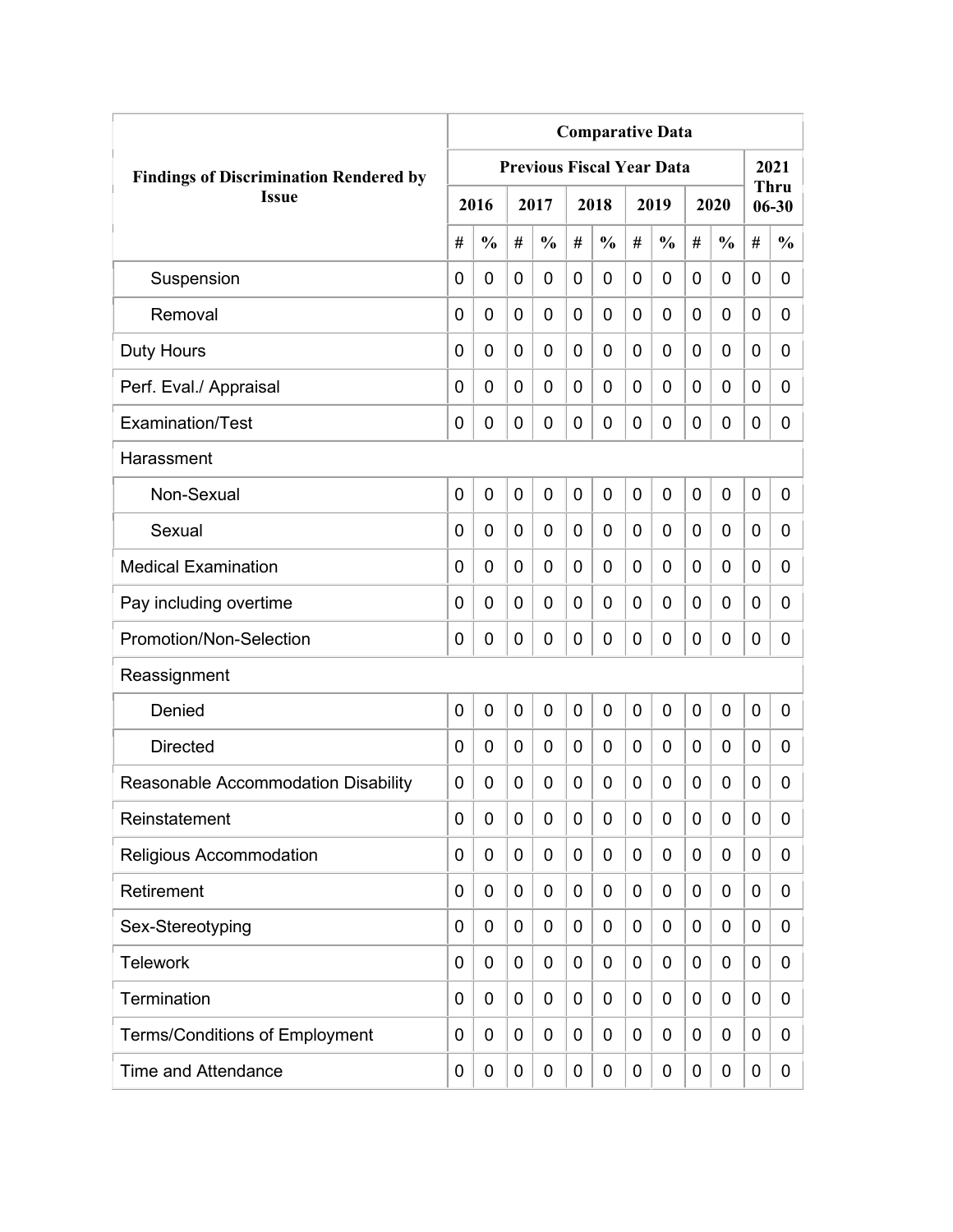|                                               | <b>Comparative Data</b> |               |                |                                  |                |                |              |               |                |               |                |                   |  |  |
|-----------------------------------------------|-------------------------|---------------|----------------|----------------------------------|----------------|----------------|--------------|---------------|----------------|---------------|----------------|-------------------|--|--|
| <b>Findings of Discrimination Rendered by</b> |                         |               |                | <b>Previous Fiscal Year Data</b> |                |                |              |               |                |               |                | 2021              |  |  |
| <b>Issue</b>                                  |                         | 2016          |                | 2017                             |                | 2018           |              | 2019          |                | 2020          |                | Thru<br>$06 - 30$ |  |  |
|                                               | #                       | $\frac{6}{6}$ | #              | $\frac{6}{6}$                    | #              | $\frac{6}{6}$  | #            | $\frac{6}{6}$ | #              | $\frac{6}{6}$ | #              | $\frac{6}{9}$     |  |  |
| Training                                      | 0                       | 0             | $\Omega$       | 0                                | 0              | $\Omega$       | 0            | 0             | $\Omega$       | 0             | 0              | 0                 |  |  |
| Other - User Define                           |                         |               |                |                                  |                |                |              |               |                |               |                |                   |  |  |
| User Defined - Other 1                        | 0                       | $\mathbf{0}$  | $\overline{0}$ | $\mathbf{0}$                     | $\overline{0}$ | $\overline{0}$ | $\mathbf{0}$ | $\Omega$      | $\overline{0}$ | $\mathbf{0}$  | $\overline{0}$ | 0                 |  |  |
| User Defined - Other 2                        | 0                       | 0             | $\mathbf{0}$   | $\Omega$                         | $\Omega$       | 0              | $\Omega$     | $\Omega$      | $\Omega$       | $\mathbf 0$   | $\Omega$       | <sup>0</sup>      |  |  |
| User Defined - Other 3                        | 0                       | 0             | $\Omega$       | 0                                | $\mathbf{0}$   | 0              | $\Omega$     | $\Omega$      | $\Omega$       | $\mathbf{0}$  | $\Omega$       | 0                 |  |  |
| User Defined - Other 4                        | 0                       | 0             | $\Omega$       | 0                                | 0              | $\Omega$       | 0            | $\Omega$      | 0              | $\mathbf 0$   | 0              | 0                 |  |  |

|                                                    |                |      |                | <b>Comparative Data</b>          |                |                            |  |
|----------------------------------------------------|----------------|------|----------------|----------------------------------|----------------|----------------------------|--|
| <b>Pending Complaints Filed in Previous Fiscal</b> |                |      |                | <b>Previous Fiscal Year Data</b> |                |                            |  |
| <b>Years by Status</b>                             | 2016           | 2017 | 2018           | 2019                             | 2020           | <b>Thru</b><br>$06-$<br>30 |  |
| Total complaints from previous Fiscal Years        | 8              | 10   | 7              | 16                               | 9              | 13                         |  |
| <b>Total Complainants</b>                          | 8              | 10   | $\overline{7}$ | 16                               | 9              | 13                         |  |
| <b>Number complaints pending</b>                   |                |      |                |                                  |                |                            |  |
| Investigation                                      | $\mathbf 0$    | 0    | $\overline{0}$ | $\Omega$                         | $\mathbf{0}$   | 0                          |  |
| ROI issued, pending Complainant's action           | $\Omega$       | 0    | $\mathbf{0}$   | 0                                | $\Omega$       | $\Omega$                   |  |
| Hearing                                            | 8              | 10   | $\overline{7}$ | 13                               | 9              | 12                         |  |
| <b>Final Agency Action</b>                         | $\Omega$       | 0    | $\Omega$       | 3                                | $\mathbf{0}$   | $\overline{2}$             |  |
| Appeal with EEOC Office of Federal<br>Operations   | $\overline{2}$ | 3    | 4              | 4                                | $\overline{7}$ | $\overline{7}$             |  |